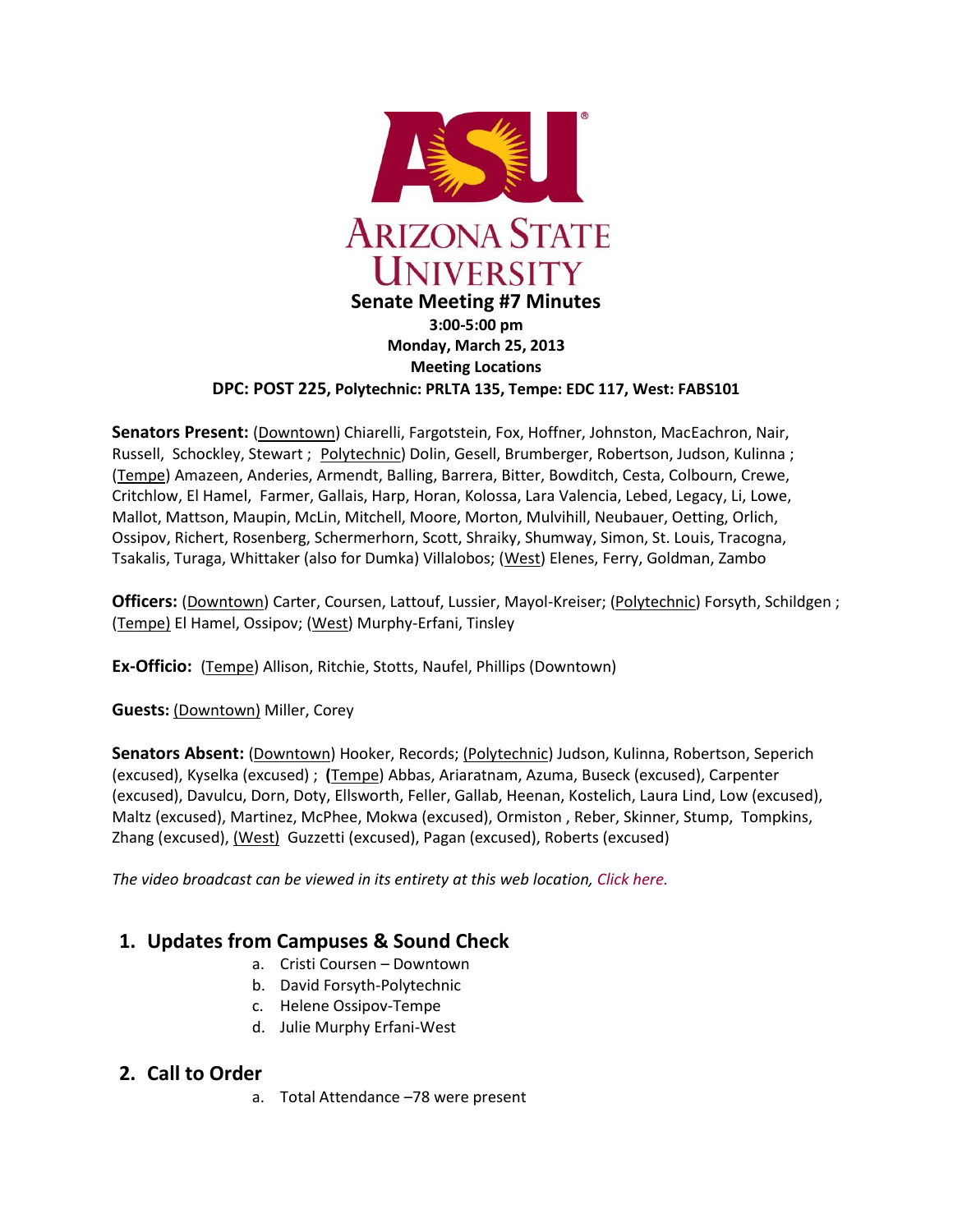Mark Lussier introduced Steve Miller, the guest speaker and Deputy Vice President in the Office of Public Affairs.

# **3. Report on Legislative Affairs (Steve Miller)**

Mr. Steve Miller gave a report on current and pending legislation that is affecting the University.

# **4. UAC Report (**Mark Lussier)

Dr. Lussier reviewed the e-mail memo from Provost Phillips and Morgan Olson on merit based salary increases. Senator Simon expressed unhappiness with the 3% pool established for merit based salary increases, citing the substantial loss of purchasing power of faculty salaries far exceeds the amount available in this proposal. Dr. Lussier indicated that the administration has made numerous public comments about the salary increases being built into growth models for the next several years.

Dr. Lussier reported on a book pledge proposal received from Joseph Grossman and Rhian Stotts in the SGA and GPSA. The proposal was reviewed by the UAC and a decision was made to not support this proposal, citing existing cost savings measures that the university and faculty have implemented, as well as the need for flexibility in securing the books that help faculty most effectively teach their courses.

Members of the UAC will be attending the Coalition of Pac-12 Faculty Leadership Spring Conference on April 12-13, 2013.

Following up on a question posed on the senate floor Dr. Lussier announced that faculty will have the ability to select a Roth option for retirement savings. This benefit is tentatively set to be available towards the end of CY 2013

The Arizona Faculties Council received a proposed motion titled: In-State Tuition for Dreamers. The resolution, developed by the University of Arizona, would give in-state tuition to those individuals who qualified as Arizona residents through the Deferred Action for Childhood Arrivals program (DACA). The UAC intends to develop a similar resolution and present it to the senate at Senate Meeting #8.

Senator Ron Zambo asked if the \$4.5 million saved by the faculty voluntarily using electronic and digital options was comparable with what had to be expended for those resources. Mark Lussier: I will get with Val Ross and others and ask about this and get back to you.

# **5. Old Business:**

### a. **UAC Motions**:

Senate **[Motion 2013-42](http://usenate.asu.edu/node/4502)** Amending Bylaw II of the Senate Constitution to make the Non -Tenure Track Faculty Committee a Senate standing committee.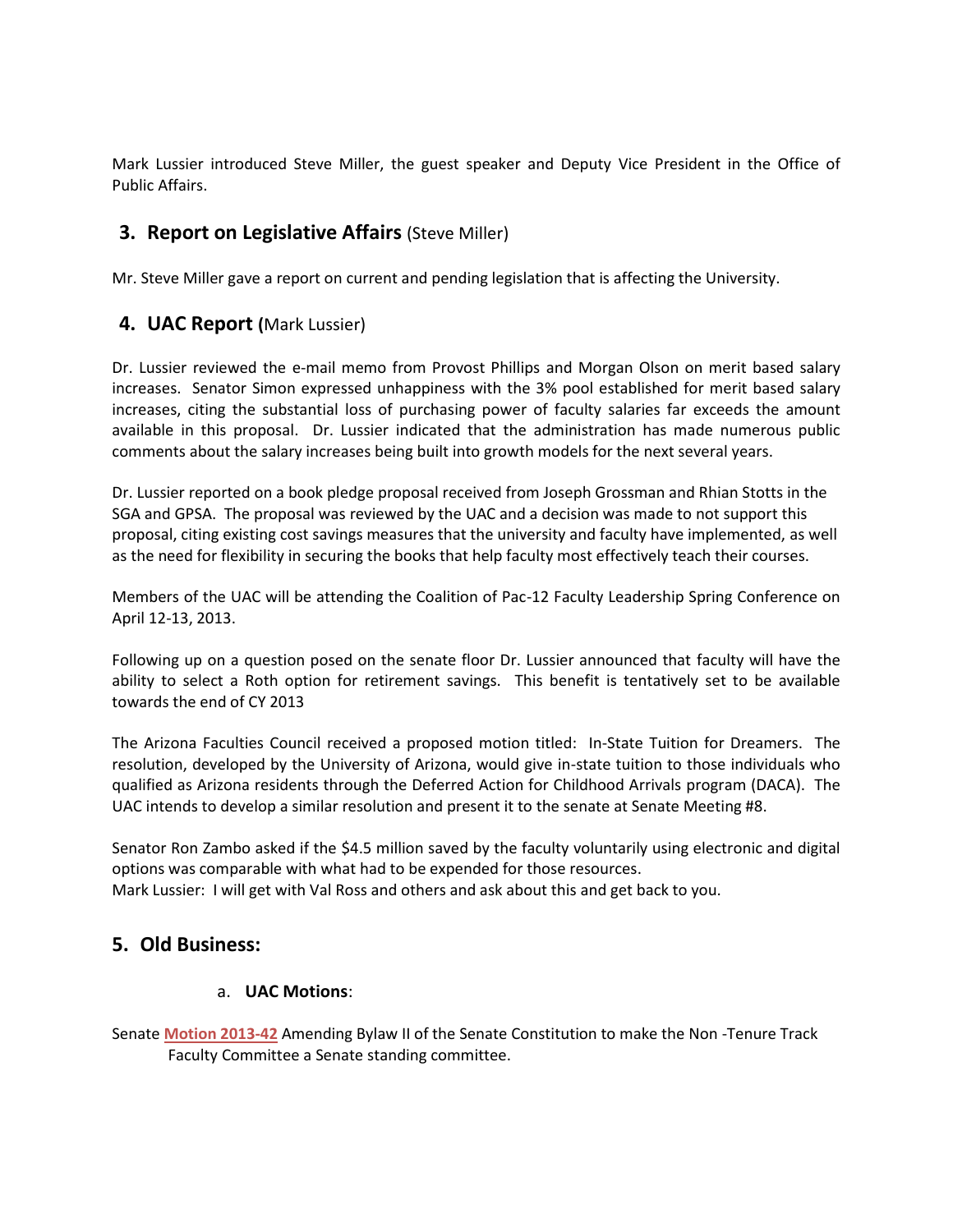Mark Lussier indicated that there was a friendly amendment to this motion. David Forsyth related that this friendly amendment is a small change to clarify that as we elect new senators we need to make sure that at least one of the senators from each campus be a member of the non-tenured faculty.

Hearing no further questions, a vote was taken on the motion as amended on the standing committee.

### **Final Votes Recorded: 54=Yes 4=No 4=Abstain Senate Motion 2013-42 was approved.**

b. **CAPC Motions:** Consent agenda motions including new course proposals can be found in Appendix A of the Senate Meeting #7 agenda

Dr. Ossipov introduced the motions on the consent agenda on behalf of Dr. Maltz and the CAPC Committee. She reminded senators if they wished to remove an item from the consent agenda it would be tabled until the April 22, 2013 Senate meeting.

There were no requests and a vote was called to approve the consent agenda.

- Senate **[Motion 2013-35](http://usenate.asu.edu/node/4491)** Request from the College of Technology and Innovation Department of Engineering - for the establishment of a graduate degree – MS in Software Engineering.
- Senate **[Motion 2013-36](http://usenate.asu.edu/node/4492)** Request from the College of Technology and Innovation Department of Engineering - for the establishment of a graduate degree – MS in Information Technology.
- Senate **[Motion 2013-37](http://usenate.asu.edu/node/4493)** Request from the College of Technology and Innovation Morrison School of Agribusiness and Resource Management – for the establishment of a graduate degree – PhD in Agribusiness and Resource Management.
- Senate **[Motion 2013-38](http://usenate.asu.edu/node/4494)** Request from the Ira A. Fulton Schools of Engineering School of Computing, Informatics, and Decision Systems Engineering– for the establishment of a graduate certificate – Lean Six Sigma Black Belt.
- Senate **[Motion 2013-39](http://usenate.asu.edu/node/4495)** Request from the New College of Interdisciplinary Arts and Sciences School of Humanities, Arts and Cultural Studies – for the name change of an undergraduate degree – from BA in Religion and Applied Ethics Studies– to BA in Philosophy, Religion and Society.
- Senate **[Motion 2013-40](http://usenate.asu.edu/node/4496)** Request from the New College of Interdisciplinary Arts and Sciences School of Humanities, Arts and Cultural Studies – for the name change of an undergraduate degree – from BA in Integrative Studies -- to BA in Interdisciplinary Arts and Sciences.
- Senate **[Motion 2013-41](http://usenate.asu.edu/node/4497)** Request from the School of Sustainability for the establishment of a graduate degree – Executive Masters for Sustainability Leadership

**Final Votes Recorded: 59=Yes 3=No 3=Abstain Senate Motions 2013/35-41 and all new course proposals were approved.**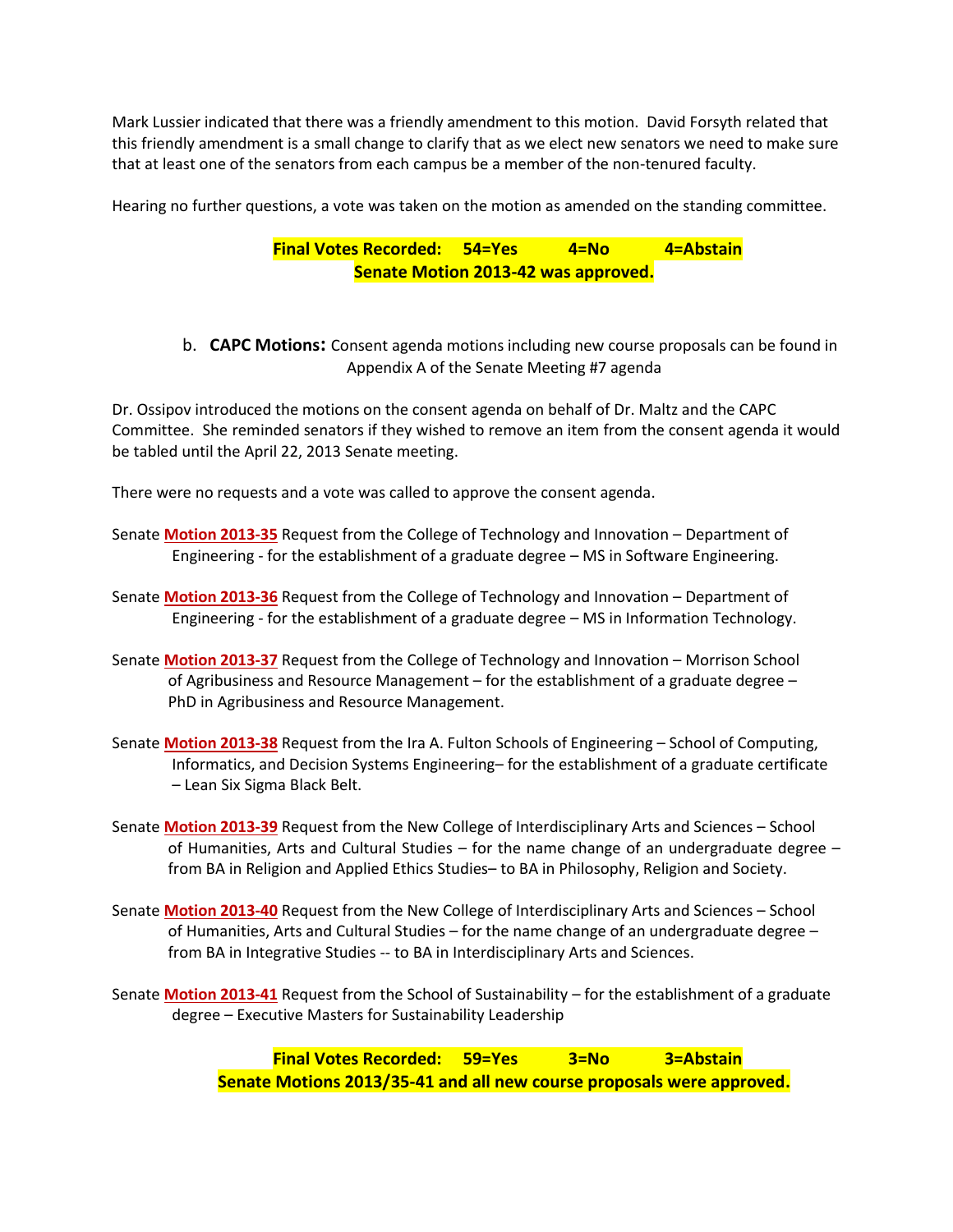### **6. New Business**

### **a. CAPC Motions**

All new CAPC proposals were introduced and will be considered by CAPC at its next meeting.

- Senate **[Motion 2013-43](http://usenate.asu.edu/node/4512)** Request from the Herberger Institute for Design and the Arts–Office of the Dean -for the establishment of a graduate certificate- Socially Engaged Practice in Design and the Arts
- Senate **[Motion 2013-44](http://usenate.asu.edu/node/4513)** Request from the Herberger Institute for Design and the Arts–School of Theatre and Film-for the establishment of an undergraduate certificate- Arts Entrepreneurship
- Senate **[Motion 2013-45](http://usenate.asu.edu/node/4514)** Request from the Herberger Institute for Design and the Arts–for the reorganization of an academic unit- Merger of the School of Theatre and Film and the School of Dance - into the School of Film, Dance and Theatre
- Senate **[Motion 2013-46](http://usenate.asu.edu/node/4515)** Request from the Herberger Institute for Design and the Arts–for the establishment of an undergraduate certificate- Socially Engaged Practice in Design and the Arts
- Senate **[Motion 2013-47](http://usenate.asu.edu/node/4516)** Request from the College of Technology and Innovation– School of Engineering– for the establishment of an undergraduate degree- BS in Manufacturing Engineering
- Senate **[Motion 2013-48](http://usenate.asu.edu/node/4517)** Request from the College of Health Solutions; College of Liberal Arts and Sciences for the change in an academic unit-Department of Speech and Hearing Science from the College of Liberal Arts and Sciences to College of Health Solutions

### **Appendix B - CAPC Information Items only can be found in the Senate Meeting #7**

### **Composite Agenda**

# **7. Committee Reports**

- a. **Committee on Committees**-Chris Kyselka could not attend Senate Meeting #7. Elections are in process and will end the first week in April. When you get an opportunity to vote online please weigh-in and make your choices for this next year.
- b. **Personnel Committee**-Brad Armendt reported that the Personnel Committee met on February 27 and invited Kevin Salcido to share his ideas in connection with retirement plans for university employees. It was presented to the committee that a Roth 403B IRA option would soon be available to the faculty. Kevin Salcido discussed planning that was taking place in regards to ASU's participation in the states retirement plan…any changes that might occur would involve working with other universities, the state and the Arizona Board of Regents. Per Mr. Salcido, there is some discussion of future employees not being offered the state plan as a retirement option. This would not affect any existing employees if implemented.